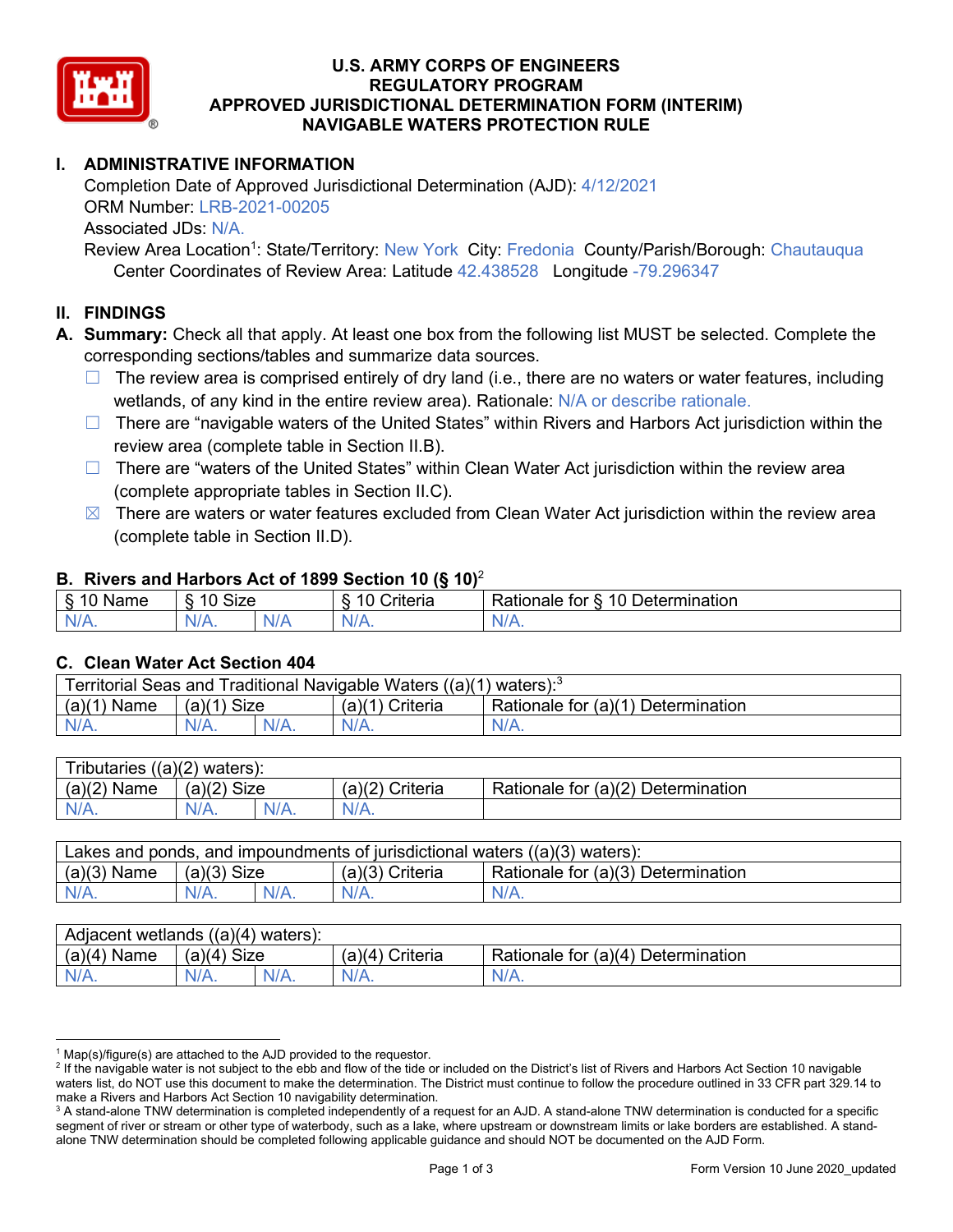

## **U.S. ARMY CORPS OF ENGINEERS REGULATORY PROGRAM APPROVED JURISDICTIONAL DETERMINATION FORM (INTERIM) NAVIGABLE WATERS PROTECTION RULE**

#### **D. Excluded Waters or Features**  $E_{\text{reduced}}$  (b)  $\frac{1}{2}$  – (b)(4) – (b)(40)):4

| EXCluded waters $((D)(T) - (D)(TZ))$ : |                       |                  |                                    |                                                                                                                                                                                                                                                                                                                                                                                                                                                                                                                                                                                                                                                                                                                                      |  |  |
|----------------------------------------|-----------------------|------------------|------------------------------------|--------------------------------------------------------------------------------------------------------------------------------------------------------------------------------------------------------------------------------------------------------------------------------------------------------------------------------------------------------------------------------------------------------------------------------------------------------------------------------------------------------------------------------------------------------------------------------------------------------------------------------------------------------------------------------------------------------------------------------------|--|--|
| <b>Exclusion Name</b>                  | <b>Exclusion Size</b> |                  | Exclusion <sup>5</sup>             | Rationale for Exclusion Determination                                                                                                                                                                                                                                                                                                                                                                                                                                                                                                                                                                                                                                                                                                |  |  |
| <b>W001</b>                            | 0.86                  | $\text{acre}(s)$ | $(b)(1)$ Non-<br>adjacent wetland. | This wetland does not meet any of the four<br>criteria that would make an (a)(4) adjacent water<br>subject to jurisdiction under Section 404 of the<br><b>Clean Water Act. This wetland was</b><br>circumnavigated during the Corps' April 6, 2021<br>site visit. This wetland was observed to be<br>isolated, disconnected from any (a)(1-3) water.<br>Additionally, no defined<br>channels/tributaries/ditches were observed<br>connecting this wetland to any $(a)(1-3)$ water.<br>Based on site observations, the nearest a(1-3)<br>water would not flood this wetland at least once<br>during a typical year. Also, no natural berms or<br>the like were observed located between the<br>nearest a(1-3) water and this wetland. |  |  |

| Excluded waters $((b)(1) - (b)(12))$ : <sup>6</sup> |                |         |                                    |                                              |  |  |
|-----------------------------------------------------|----------------|---------|------------------------------------|----------------------------------------------|--|--|
| <b>Exclusion Name</b>                               | Exclusion Size |         | Exclusion <sup>7</sup>             | <b>Rationale for Exclusion Determination</b> |  |  |
| <b>W002</b>                                         | 0.03           | acre(s) | $(b)(1)$ Non-<br>adiacent wetland. | Same as above.                               |  |  |

# **III. SUPPORTING INFORMATION**

- **A. Select/enter all resources** that were used to aid in this determination and attach data/maps to this document and/or references/citations in the administrative record, as appropriate.
	- $\boxtimes$  Information submitted by, or on behalf of, the applicant/consultant: Wetland Delineation for the RAK 2
	- Solar Farm, Fredonia, Chautauqua County, New York, February 2021.

This information is sufficient for purposes of this AJD.

- Rationale: N/A
- $\Box$  Data sheets prepared by the Corps: Title(s) and/or date(s).
- ☐ Photographs: Select. Title(s) and/or date(s).
- $\boxtimes$  Corps site visit(s) conducted on: April 6, 2021
- $\Box$  Previous Jurisdictional Determinations (AJDs or PJDs): ORM Number(s) and date(s).
- ☐ Antecedent Precipitation Tool: *provide detailed discussion in Section III.B*.

<sup>4</sup> Some excluded waters, such as (b)(2) and (b)(4), may not be specifically identified on the AJD form unless a requestor specifically asks a Corps district to do so. Corps districts may, in case-by-case instances, choose to identify some or all of these waters within the review area.

 $5$  Because of the broad nature of the (b)(1) exclusion and in an effort to collect data on specific types of waters that would be covered by the (b)(1) exclusion, four sub-categories of (b)(1) exclusions were administratively created for the purposes of the AJD Form. These four sub-categories are not new exclusions, but are simply administrative distinctions and remain (b

 $6$  Some excluded waters, such as (b)(2) and (b)(4), may not be specifically identified on the AJD form unless a requestor specifically asks a Corps district to do so. Corps districts may, in case-by-case instances, choose to identify some or all of these waters within the review area.

<sup>&</sup>lt;sup>7</sup> Because of the broad nature of the (b)(1) exclusion and in an effort to collect data on specific types of waters that would be covered by the (b)(1) exclusion, four sub-categories of (b)(1) exclusions were administratively created for the purposes of the AJD Form. These four sub-categories are not new exclusions, but are simply administrative distinctions and remain (b)(1) exclusions as defined by the NWPR.